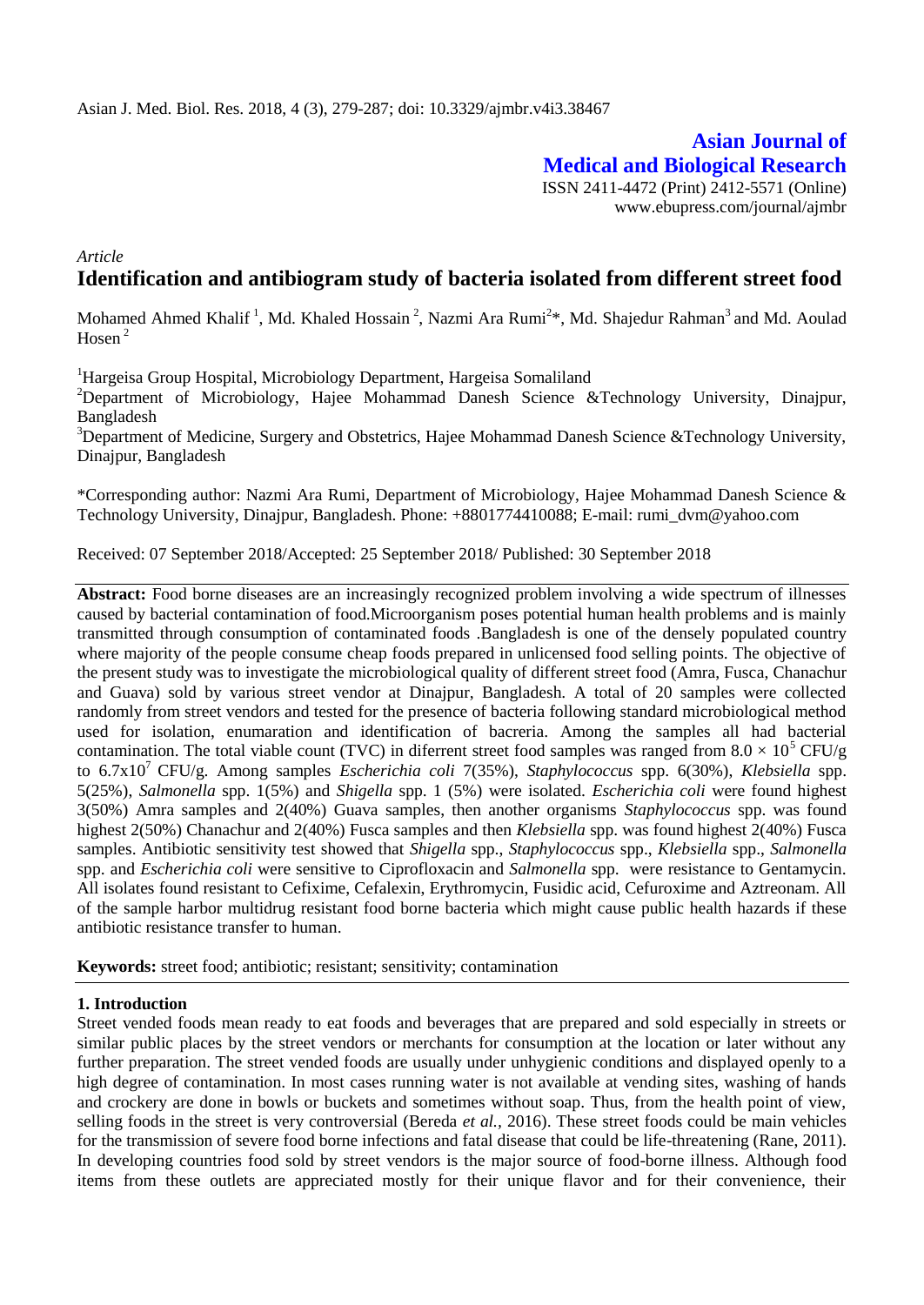microbiological safety is not always certain (Islam *et al*., 2015). Food borne bacterial pathogens commonly detected in street vended foods are Bacillus cereus causes vomiting and diarrhea, *Clostridium perfringens* causes abdominal cramps and diarrhea, *Staphylococcus* spp. causes vomiting, diarrhea, loss of appetite, severe abdominal cramps and mild fever and *Salmonella* species causes typhoid, food poisoning and irritation and inflammation in the gastrointestinal tract (Hasan *et al*., 2018; Sharma *et al*., 2015). Knowing the microbiological quality of street vended foods is important factor to appreciate the safety problems related to street foods so that concerned bodies may take appropriate steps to improve safety and sanitation with respect to this economic sector (Muleta and Ashenafi, 2001). Vendors are often poorly educated, unlicensed, untrained in food hygiene, and they work under crude unsanitary conditions with little or no knowledge about the causes of food borne disease (Barro *et al*., 2007). The street foods provide a source of affordable nutrients to the majority of the people specially the low earning group in the developing countries (Muzaffar *et al*., 2009). Ready-to-Eat (RTE) foods could be raw overcooked, hot or chilled and can be consumed without further heat treatment (Tsang, 2002). Increased consumption of RTE foods result in food-borne illness (Sivapalasingam *et al*., 2004). Street foods are frequently associated with diarrhoeal diseases due to their improper handling and serving practices (Barro *et al*., 2006). Microbial contamination of RTE sold by street vendors and hawkers has become a major health problem for the consumers (Tambekar *et al.,* 2008). In developing countries, drinks, meals and snacks sold by street food vendors are widely consumed by millions of people and a considerable percent of consumers have been suffering from disease like dysentery, diarrhea, enteric fever etc. (Ali *et al*., 2011; Das *et al*., 2011; Rath and Patra, 2012). In addition, multi-drug resistance of food borne microorganisms made the food safety situation more vulnerable in public health (Khairuzzaman *et al*., 2014). Approximately, 30 million people in Bangladesh are suffering from food borne illnesses each year (FAO, 2012). Food borne illnesses caused by microorganisms are a major national and international health problem and an important cause of death in developing countries (Garode and Waghode, 2012). Street foods in some African countries have been tested for various microorganisms of public health concern, including faecal coliforms, *Escherichia coli*, *Staphylococcus* spp., *Salmonella* species and *Bacillus cereus*. *Escherichia coli* and *Staphylococcus* spp. were recovered in a significant proportion of the food, water, hands and surface swabs tested in Harare (FAO and WHO, 2005). Foods from street-vendors are usually ready-to-eat (RTE) foods, prepared and sold on streets and other public places (Dawson and Canet, 1991). The types of street-vended food vary significantly on countries and cultures (Moy *et al*., 1997). According to a study from the Food and Agriculture Organization (FAO), 2.5 billion people eat street food every day. It is also recognized that street food vendors are often poor, uneducated, and lack knowledge in safe food handling, environment, sanitation and hygiene, mode of food display, food service and hand washing, sources of raw materials, and use of potable water (Hassan *et al.,* 2018). Consequently, street foods are perceived to be a major public health risk (Bhowmik, 2010). As food is biological in nature, it is capable of supporting the growth of microorganisms and food borne diseases result from the ingestion of contaminated foods and food products (Sheth *et al*., 2005). In Bangladesh, street foods are mostly prepared and processed manually and sold to the public at various lot terminals, by the roadside or by itinerant vendors (Mamun *et al*., 2013). The vendors in Bangladesh lack of education regarding the basic food safety issues. Vendors generally use carts and stands, where they do not have easy access to running water, furthermore dish and hand washing is done using the same bucket, sometimes even without soap. Garbage and waste water are typically discarded in the streets nearby and thus attracting and providing food for rodents and insects (Bryan *et al*., 1988). Foodborne bacterial agents are the leading cause of severe and fatal foodborne illnesses. Of the many thousands' different bacterial species more than 90% of food-poisoning illnesses are caused by species of *Staphylococcus*, *Salmonella*, *Clostridium*, *Campylobacter*, *Listeria*, *Vibrio*, *Bacillus*, and entero pathogenic *Escherichia coli* (Schmidt *et al*., 2003). In addition, resistance of foodborne microorganisms in multi-drug made the food safety situation more vulnerable in public health (Ali *et al*., 2011). Street food feeds millions of people daily with a wide variety of foods that are relatively cheap and easily accessible (Latham, 1997; Tambekar *et al*., 2011). Street food is intimately connected with take-out, junk food, snacks, and fast food (Lues *et al*., 2006). Street food is food obtained from a street side vendor, often from a makeshift or portable stall (FAO, 2007). The objective of this research work was to isolate and identify the bacteria that present in different street vended foods and study of their antimicrobial susceptibility patterns.

#### **2. Materials and Methods**

The entire study is divided into three steps. The first step includes the total viable counts of the collected samples. The second steps includes isolation and identification of the bacteria from the sample by cultural, morphological and biochemical test. Third step includes evaluation of antibiotics sensitivity against the isolated bacteria.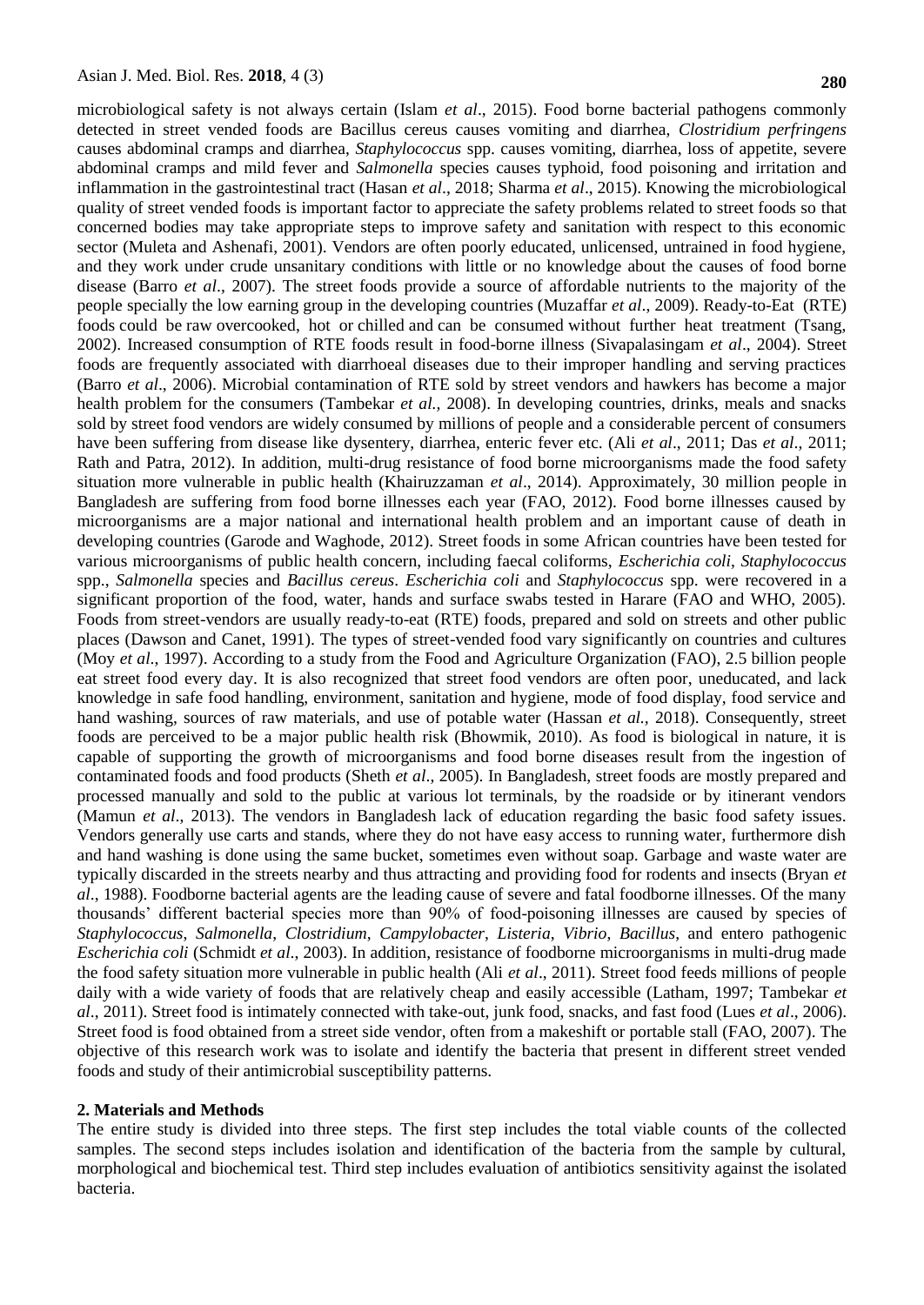## **2.1. Collection of samples**

**281**

The present research work was conducted during the period from July to December 2017, in the Bacteriology Laboratory of the Department of Microbiology, Faculty of Veterinary and Animal Science, Hajee Mohammad Danesh science & Technology University (HSTU), Dinajpur. A total number of twenty Food samples samples were included in this study. Sample was collected from different street vended foods in Lilly More, Basharhat, Doshmile and College More of sadarupazilla at Dinajpur district. Food samples included Amra, Fusca, Chanachur, and Guava (pearah). Approximately 300g of each food sample was collected using the vendors serving utensils, take parcel and placed into sterile plastic bags. All the collected samples were kept on an icebox during transportation to the laboratory and stored at 4°C until testing. They were analyzed within 24 hours of sampling.

## **2.2. Preparation of sample**

Adequate amount of different street food (Amra, Fusca, chanachur, and Guava) samples were uniformly homogenized in mortar and pastel using a sterile diluent as per recommendation of (Balamurugan *et al*., 2013). A homogenized suspension was made with the help of mortar and pastel. A quantity of 10 gm homogenate sample of each different street was taken aseptically with a sterile spoon and transferred carefully into a sterile pastle containing 90 ml of PBS. Thus 1:10 dilution of the samples was obtained.

## **2.3. Enumeration of total viable count (TVC)**

50µl of each fivefold dilution was transferred and spread onto Plate Count Agar using a micropipette for each dilution for the determination of total bacterial count. The diluted samples were spread as quickly as possible on the surface of the plate. The plates were kept in an incubator at  $37^{\circ}$ C for 24 hrs. After incubation, plates exhibiting 30-300 colonies were counted. The average number of colonies in particular dilution was multiplied by the dilution factor to obtain the total viable count. The total viable count was calculated according to ISO (1995). The results of the total bacterial count were expressed as the number of colony forming units (CFU) per ml of food samples.

## **2.4. Isolation of associated bacteria**

Bacteriological examination was carried out using standard method for aerobic bacteria (Brown, 2005). Each sample of Amra, Fusca, chanachur, and Guava samples were inoculated separately in nutrient broth (NB) to promote growth of bacteria. Each group of these media were incubated at 37°C for overnight. The colonies on primary cultures were repeatedly subcultured by streak plate method (Cheesbrough, 1985) until the pure culture with homogenous colonies were obtained. Media such as Nutient agar, MacConkey agar, Eosin Methylene Blue agar, *Salmonella Shigella* (SS) agar, and Manitol Salt Agar (MSA) were used for sub-cultures and incubated at 37°C for 24 hours for growth.

#### **2.5. Identification of associated bacteria**

The cultural examination of street food (Amra, Fusca, Chanachur, and Guava) samples for bacteriological study was done according to the standard method International Commission on Microbiological Specifications for Foods (ICMSF, 1985). Identification of bacteria was performed on the basis of colony morphology Gram's staining reaction and biochemical test.Biochemical tests, such as sugar fermentation, coagulase, catalase, MR, VP, and indole tests, were performed as per the standard methods (Cheesbrough, 1985).

#### **2.6. Antibiogram study**

To determine the drug sensitivity and resistance patterns of isolated organisms used different types of commercially available antibiotic discs, (Mast diagnostics Mersey side, UK.). The antibiotic resistance was determined by Kirby-Bauer disc diffusion technique using Mueller-Hinton agar (Difco), according to the guidelines of clinical and Laboratory Standards Institute (CLSI, 2007). After overnight incubation at 37 °C, the diameter in millimeters of the zones of inhibition around each of the antimicrobial discs was recorded and categorized as resistant, intermediate and sensitive in accordance with company recommendations (Cappuccino and Carpenter, 2005).

#### **3. Results and Discussion**

## **3.1. Results of microbial load by total viable count (TVC)**

The (TVC) of different street food (Amra, Fusca, Chanachur and Guava) samples collected from different vendors are shown in Table 1. The highest numbers of bacterial colonies were observed inAmra sample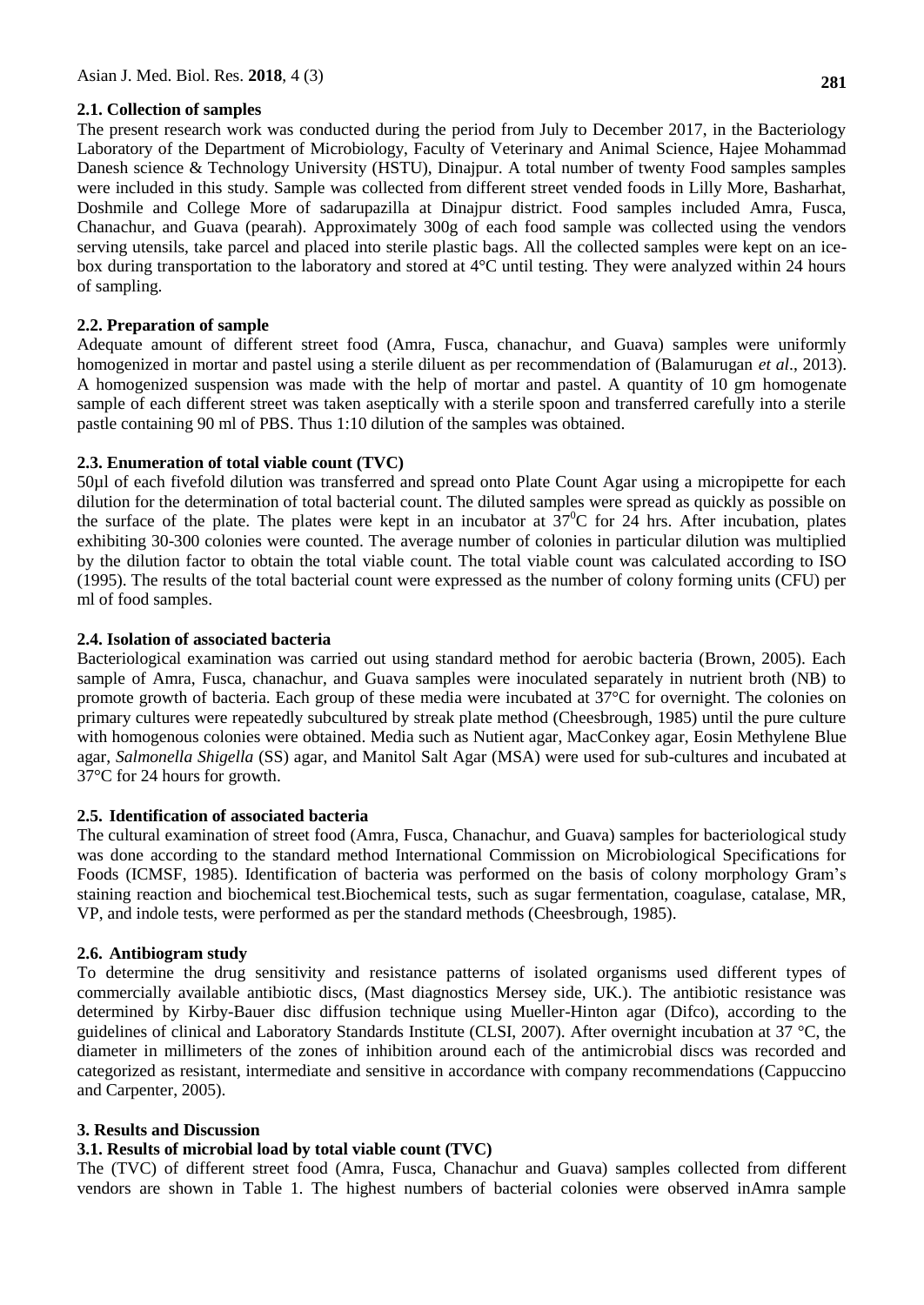$(6.7\times10^7 \text{ CFU/g})$  followed by Fusca sample  $(6.3\times10^7 \text{ CFU/g})$ , Chanachur sample  $(6.0\times10^7 \text{ CFU/g})$  and Guava sample  $(5.8x10^7$  CFU/g).

| Place of vendor (Type of food) | <b>Dilution</b> | Number of colony | Total viable count (TVC) |
|--------------------------------|-----------------|------------------|--------------------------|
|                                | $10^{-1}$       | Over 300         | <b>TNTC</b>              |
| Basherhat                      | $10^{-2}$       | Over 300         | <b>TNTC</b>              |
|                                | $10^{-3}$       | 83               | $8.3x105$ CFU/g          |
| (Chanachur)                    | $10^{-4}$       | 75               | $7.5x10^6$ CFU/g         |
|                                | $10^{-5}$       | 60               | $6.0x10^7$ CFU/g         |
|                                | $10^{-1}$       | Over 300         | <b>TNTC</b>              |
|                                | $10^{-2}$       | Over 300         | <b>TNTC</b>              |
| Doshmile                       | $10^{-3}$       | 80               | $8.0x105$ CFU/g          |
| (Guava)                        | $10^{-4}$       | 66               | $6.6x10^6$ CFU/g         |
|                                | $10^{-5}$       | 58               | $5.8x10^7$ CFU/g         |
|                                | $10^{-1}$       | Over 300         | <b>TNTC</b>              |
|                                | $10^{-2}$       | Over 300         | <b>TNTC</b>              |
| College more                   | $10^{-3}$       | 97               | $9.7x10^5$ CFU/g         |
| (Fusca)                        | $10^{-4}$       | 70               | $7.0x10^6$ CFU/g         |
|                                | $10^{-5}$       | 63               | $6.3x10^7$ CFU/g         |
|                                | $10^{-1}$       | Over 300         | <b>TNTC</b>              |
|                                | $10^{-2}$       | Over 300         | <b>TNTC</b>              |
| Lilymore                       | $10^{-3}$       | 92               | $9.2x105$ CFU/g          |
| (Amra)                         | $10^{-4}$       | 76               | $7.6x10^6$ CFU/g         |
|                                | $10^{-5}$       | 67               | $6.7x10^7$ CFU/g         |

**Table 1. Microbial load by total viable count (TVC).**

#### **3.2. Results of bacteriological investigation**

A total of 20 different street food (Amra, Fusca, Chanachur and Guava) samples were collected from different places in Dinajpur for this study. Among 20 different street food (Amra, Fusca, Chanachur, and Guava) samples, *Shigella* spp.*, Staphylococcus* spp.*, Klebsiella* spp.*, Salmonella* spp. and *Escherichia coli* were found.

#### **3.3. Results of isolation of bacteria from street vended food**

Five genera of bacteria such as *Shigella* spp., *Staphylococcus* spp., *Klebsiella* spp., *Salmonella* and *Escherichia coli* were isolated from different street food (Amra, Fusca, Chanachur and Guava) samples. During the study period a total 20 samples were collected from different street food. In case of Amra 3(50%) positive for *Escherichia coli*, 1(16.66%) positive for *Staphylococcus* spp., 1(16.66%) positive for *Klebsiella* spp. and 1(16.66%) were positive for *Shigella* spp. In case of Chanachur 2(50%) positive for *Staphylococcus* spp., 1(25%) positive for *Escherichia coli* and 1(25%) were positive for *Klebsiella* spp. In case of Fusca 2(40%) positive for *Staphylococcus* spp. and *Klebsiella* spp. and 1(20%) were positive for *Escherichia coli*. In case of Guava 2(40%) positive for *Escherichia coli*, 1(20%) positive for *Staphylococcus* spp. and 1(20%) were positive for *Klebsiella* spp. respectively. In 20 street food samples *Escherichia coli* were found highest 3(50%) Amra samples and 2(40%) Guava samples, then another organisms *Staphylococcus* spp. was found highest 2(50%) Chanachur and 2(40%) Fusca samples and then *Klebsiella* spp. was found highest 2 (40%) Fusca samples which were shown in Table 2.

| Table 2. Results of isolation of bacteria from street vended food. |  |  |
|--------------------------------------------------------------------|--|--|
|--------------------------------------------------------------------|--|--|

| <b>Bacterial isolate</b>  |              |           |           |           |              |                    |
|---------------------------|--------------|-----------|-----------|-----------|--------------|--------------------|
|                           | Amra         | Chanachur | Fusca     | Guava     | <b>Total</b> | Percentage $(\% )$ |
| E. coli                   | $3(50\%)$    | 1(25%)    | $1(20\%)$ | $2(40\%)$ |              | 35%                |
| Staphylococcus spp.       | $1(16.66\%)$ | $2(50\%)$ | $2(40\%)$ | 1(20%)    | <sub>6</sub> | 30%                |
| Klebsiella spp.           | $1(16.66\%)$ | 1(25%)    | $2(40\%)$ | 1(20%)    |              | 25%                |
| Shigella spp.             | $1(16.66\%)$ | $0(0\%)$  | $0(0\%)$  | $0(0\%)$  |              | 5%                 |
| Salmonella spp.           | $0(0\%)$     | $0(0\%)$  | $0(0\%)$  | 1(20%)    |              | 5%                 |
| Total bacteria identified | h            |           |           |           | 20           | 100%               |

#### **3.4. Results of isolation of bacteria by cultural test**

Cultural characteristics of each type of bacteria isolated from different street food were studied for the determination of size, shape and colony characteristics in various bacteriological media. The staining property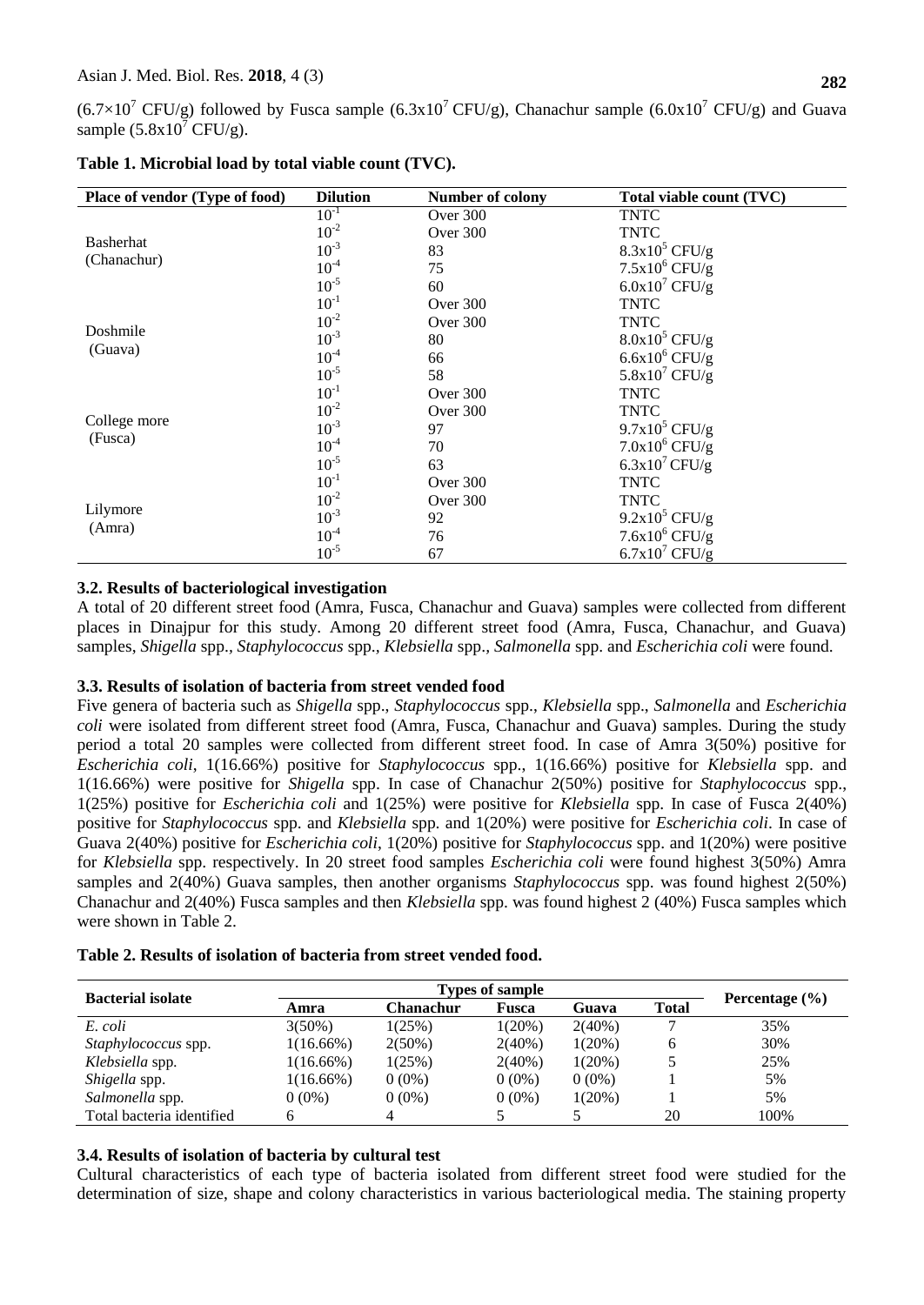#### Asian J. Med. Biol. Res. **2018**, 4 (3)

of primary culture of each of the different street food samples indicated the presence of more than one type of bacteria in the same smear. The pure cultures of the organism from each mixed culture were obtained by repeated streak plate method using different simple and selective solid media for study. The individual cultural characteristics of bacterial isolates are presented in Table 5. The cultural characteristics of *Klebsiella* spp.*, Staphylococcus* spp.*, Shigella* spp., *Salmonella* spp. and *E. coli* exhibited on the media are presented in Table 3.

| Sl. No | Suspected case of bacteria | Name of media  | <b>Cultural characteristics</b>          |
|--------|----------------------------|----------------|------------------------------------------|
| 01     | Klebsiella spp.            | MacConkey agar | Large, mucoid, bright pink               |
|        |                            |                | lactose fermented colony                 |
| 02     | <i>Staphylococcus</i> spp. | MS agar        | Medium yellowish colony                  |
| 03     | Shigella spp.              | SS Agar        | Small non-lactose fermented colony       |
| 04     | Salmonella spp.            | SS Agar        | Small non-lactose fermented              |
|        |                            |                | with black center colony                 |
| 05     | Escherichia. Coli          | EMB agar,      | Metallic sheen (greenish black) - colony |

**Table 3. Cultural characteristics of the bacterial isolates of different street food.** 

Notes: MS Mannitol salt, EMB = Eosin methylene blue, SS=*Salmonella Shigella*

#### **3.5. Results of staining characteristics of the isolated bacteria**

The staining characteristics of the isolated organisms were determined according to Gram's staining technique. Morphological and staining characteristics of bacteria recorded from Amra, Fusca, Chanachur and Guava samples by Gram's staining are presented in Table 4.

## **Table 4. Morphological and staining properties of the bacterial isolates from Amra, Fusca, Chanachur and Guava by Gram's staining.**

|                  | <b>Staining characteristics</b>  |                           |                     |
|------------------|----------------------------------|---------------------------|---------------------|
| <b>Shape</b>     | <b>Arrangement</b>               | Gram's staining character | <b>Remarks</b>      |
| Rod in shape     | Single, pairs or cluster         | (-) ve                    | Klebsiella spp.     |
| Cocci in shape   | Arranged in grapes like cluster  | $(+)$ ve                  | Staphylococcus spp. |
| Rod in shape     | Single or pair                   | (-) ve                    | Shigella spp.       |
| Rod in shape     | Single or pair                   | (-) ve                    | Salmonella spp.     |
| Short plump rods | Single, paired or in short chain | (-) ve                    | E. coli             |

Notes:  $(+)$ Ve = Positive;  $(-)$  Ve= Negative

#### **3.6. Results of biochemical tests of different isolates**

Isolated *E. coli, Salmonella spp., Staphylococcus spp.* were positive and *Klebsiella* spp. *was negative for* methyl red test. All isolates were positive for catalase test with gas bubble formation. All isolates were negative for oxidase test with no colour change except *Staphylococcus* spp. *E. coli, Staphylococcus* spp. were negative and *Salmonella* spp. *and Klebsiella* spp. were positive for voges-proskauer test.

## **3.7. Results of antibiotic sensitivity tests**

A total of five isolates such as *Klebsiella* spp.*, Staphylococcus* spp.*, Shigella* spp.*, Salmonella* spp. and *E. coli*  were subjected to antibiotic sensitivity assay. The results of antibiotic sensitivity assay are presented in Tables 6, 7, 8, 9 and 10. Antibiotic sensitivity test showed that *Shigella* spp.*, Staphylococcus* spp.*, Klebsiella* spp.*, Salmonella* spp. and *Escherichia coli* were sensitive to Ciprofloxacin. *Staphylococcus* spp.*, Klebsiella* spp.*, Escherichia coli* were sensitive to Gentamycin and *Salmonella* spp*. were* resistance to Gentamycin. *Klebsiella*  spp*.* and *Staphylococcus* spp*.* were sensitive to Neomycin and *Shigella* spp*.* were resistance to Neomycin. *Klebsiella* spp. and *Shigella* spp*.* were intermediate sensitive to Kenamycin. All isolates found resistant to Cefixime, Cefalexin, Erythromycin, Fusidic acid, Cefuroxime and Aztreonam.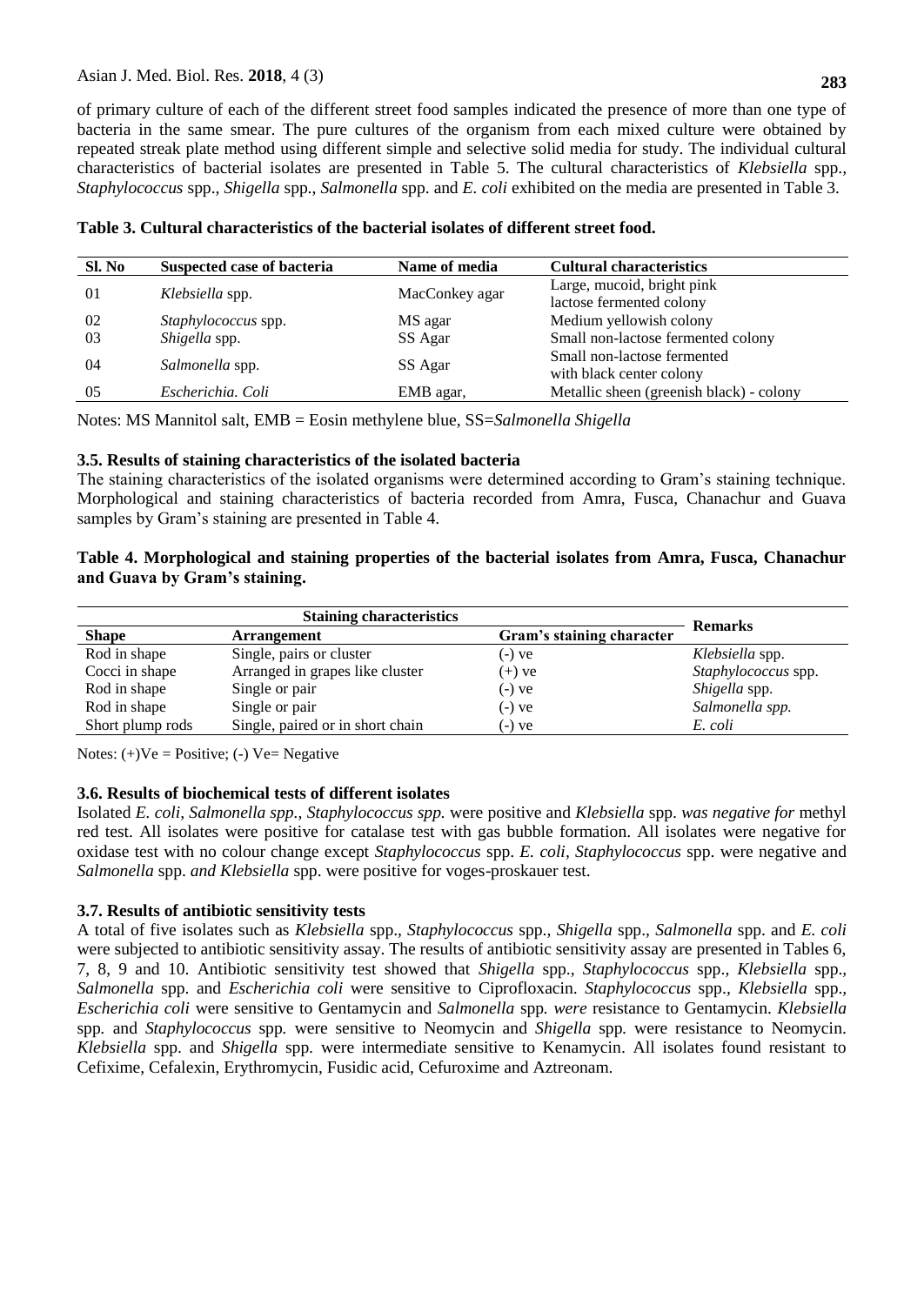| SL No. | Ca  | Ox  | Ind | <b>Cit</b> | <b>MR</b> | VP | MIU    | <b>Spore</b> | <b>TSI</b>                                                                         | <b>Identification</b> |
|--------|-----|-----|-----|------------|-----------|----|--------|--------------|------------------------------------------------------------------------------------|-----------------------|
| 1      | $+$ |     |     | $+$        |           |    |        |              | Yellow butt,<br>Yellow slant,<br>$\text{Gas} = (+\text{ve})$<br>$H_2S=(-ve)$       | Klebsiella spp.       |
| 2      | $+$ | $+$ |     |            |           |    |        |              | <b>Slant and Butt</b><br>both acidic $H_2S = (-ve)$<br>$\text{Gas} = (-\text{ve})$ | Staphylococcus spp.   |
| 3      | $+$ |     |     | $+$        | $+$       |    | $^{+}$ |              | Slant alkaline<br>Butt acidic<br>$H_2S=(+v)$<br>$Gas=(-ve)$                        | Salmonella spp.       |
| 4      | $+$ |     |     | $+$        | $+$       |    |        |              | Slant alkaline<br>Butt acidic $H_2S=(-v)$<br>$\text{Gas} = (-\text{ve})$           | Shigella spp.         |
| 5      |     |     | $+$ |            |           |    | $^{+}$ |              | Yellow butt,<br>Yello slant,<br>$\text{Gas} = (+\text{ve})$<br>$H_2S=(-ve)$        | Escherichia coli      |

**Table 5. A total of 5 bacterial species were identified from 20 isolates.** 

Legends: SL No. = Serial Number, Cat: Catalase test, Ox: Oxidase test, md: Indole test, Cit: Citrate Utilization test, MR: Methyl red; VP: Voges-Proskauer, TSI: Triple Sugar Iron, MIU: Motility, Indole and Urease test, (+) = Positive; (-) = Negative, H2S= hydrogen sulphide.

## **Table 6. Antimicrobial profile of** *Klebsiells* **spp.**

| Organism               | Name of the antibiotics | <b>Zone of inhibition (mm)</b> | <b>Interpretation</b> |
|------------------------|-------------------------|--------------------------------|-----------------------|
|                        | Ciprofloxacin (CIP)     | 30                             |                       |
|                        | Gentamycin (GEN)        | 23                             |                       |
| <i>Klebsiells</i> spp. | Erytromycin (E)         |                                |                       |
|                        | Kanamycin $(K)$         | 25                             |                       |
|                        | Neomycin $(N)$          |                                |                       |

Note: R=Resistant, S=Sensitive, I=Intermediate

## **Table 7. Antimicrobial profile of** *Staphylococcus* **spp.**

| Organism                   | Name of the antibiotics | Zone of inhibition (mm) | <b>Interpretation</b> |
|----------------------------|-------------------------|-------------------------|-----------------------|
|                            | Ciprofloxacin (CIP)     | 30                      |                       |
|                            | Gentamycin (GEN)        | 25                      |                       |
| <i>Staphylococcus</i> spp. | Erytromycin (E)         | 10                      |                       |
|                            | Fusidic Acid (FD)       |                         |                       |
|                            | Neomycin $(N)$          | 20                      |                       |

Note: R=Resistant, S=Sensitive, I=Intermediate

## **Table 8. Antimicrobial profile of** *Shigella* **spp.**

| Organism             | Name of the antibiotics | <b>Zone of inhibition (mm)</b> | Interpretation |  |
|----------------------|-------------------------|--------------------------------|----------------|--|
|                      | Ciprofloxacin (CIP)     |                                |                |  |
|                      | Gentamycin (GEN)        | 20                             | د،             |  |
| <i>Shigella</i> spp. | Erytromycin (E)         | 09                             |                |  |
|                      | Kanamycin $(K)$         |                                |                |  |
|                      | Neomycin $(N)$          | 20                             |                |  |

Note: R=Resistant, S=Sensitive, I=Intermediate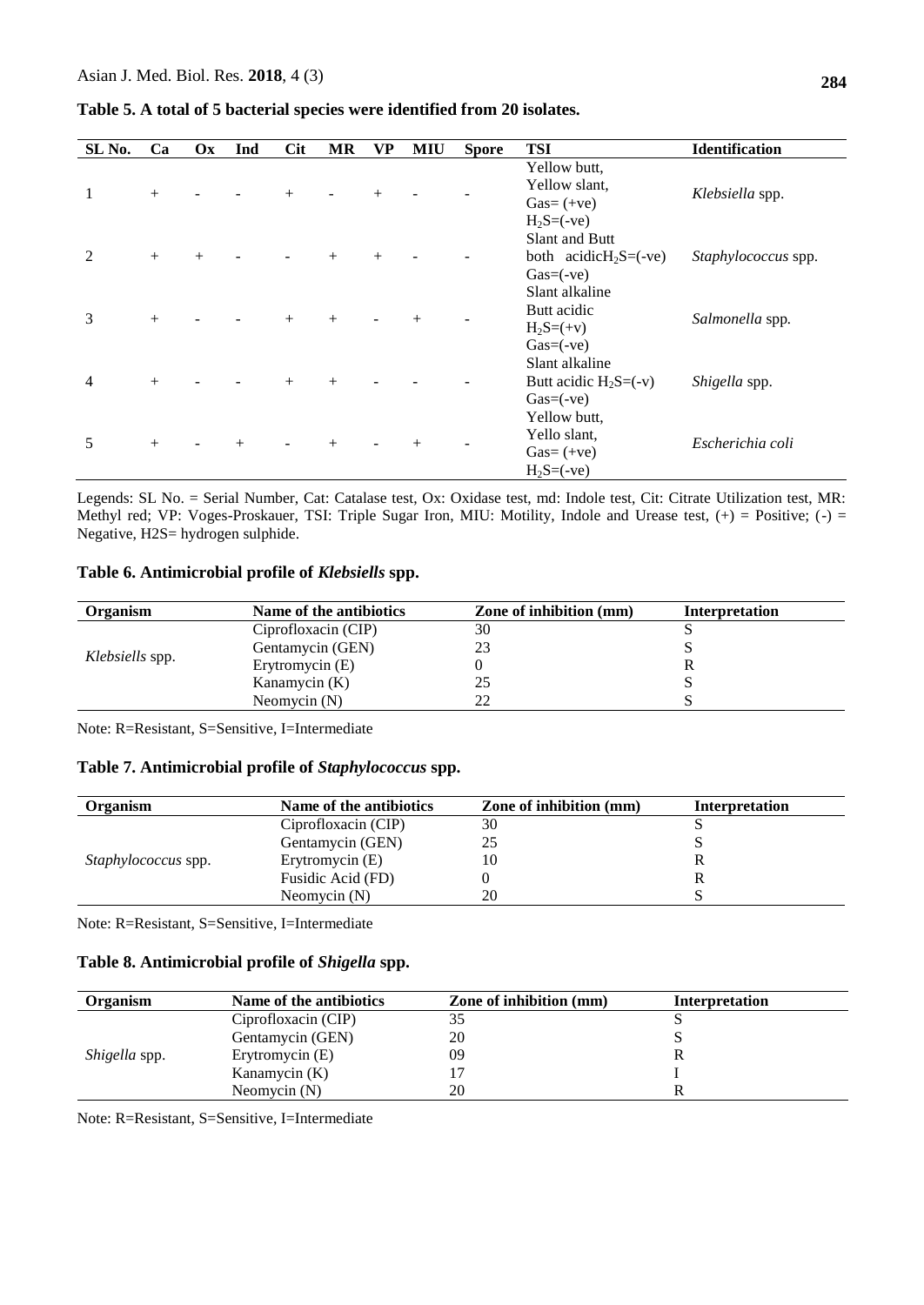| Organism               | Name of the antibiotics | Zone of inhibition (mm) | <b>Interpretation</b> |
|------------------------|-------------------------|-------------------------|-----------------------|
|                        | Gentamycin (GEN)        |                         |                       |
|                        | Ciprofloxacin (CIP)     | 22                      |                       |
|                        | Cefixirne (CfM)         | 16                      |                       |
| <i>Salmonella</i> spp. | Cefalexin(CN)           |                         |                       |
|                        | Penicillin- $g(P)$      |                         |                       |
|                        | Aztreonam (ATM)         |                         |                       |
|                        | Cefuroxime (CXM)        |                         |                       |

**Table 9. Antimicrobial profile of** *Salmonella* **spp.**

Note: R=Resistant, S=Sensitive, I=Intermediate

**Table 10. Antimicrobial profile of against** *E. coli.*

| <b>Organism</b> | Name of the antibiotics | Zone of inhibition (mm) | <b>Interpretation</b> |
|-----------------|-------------------------|-------------------------|-----------------------|
|                 | Gentamycin (GEN)        | 25                      | C                     |
|                 | Ciprofloxacin (CIP)     | 21                      | د                     |
|                 | Cefixirne (CfM)         |                         |                       |
| E. coli         | Cefalexin (CN)          |                         | R                     |
|                 | Penicillin- $G(P)$      |                         | ĸ                     |
|                 | Aztreonam (ATM)         |                         | ĸ                     |
|                 | Cefuroxime (CXM)        |                         |                       |

Note: R=Resistant, S=Sensitive, I=intermediate

#### **4. Conclusions**

The present study was conducted for the isolation, identification and antibiotic sensitivity of the bacteria isolated from different street food. Presence of coliforms in the sample might be due to poor quality of water, unhygienic vendor places and poor personal hygiene of vendors. Most Street vendors were illiterate and they did not have a clear hygienic knowledge about the preparation, storage and serving of the food. All isolates found resistant to Cefixime, Cefalexin, Erythromycin, Fusaric acid, Cefuroxime and Aztreonam. The results of this study suggested that although RTE foods are cheap and economical but they are not healthy due to lack of hygienic measures, dirty utensils, and vendor's hygiene. These factors contributing many species of bacteria but major pathogen is *E. coli*, *Salmonella* spp. *Shigella* spp*., Klebsiella* spp*.* and *Staphylococcus* spp. Basic and main source of bacterial infection is poor hygienic measures and this problem may be solved by improving supervision in food handling procedure, extended consumer education on transmission of enteric food borne diseases and food safety risks. So that street vended RTE foods should be manufactured under Good Hygienic Practices and conservation practices should be developed in order to minimize the microbial contamination of food.

#### **Acknowledgements**

This research work was supported by Department of Microbiology, Hajee Mohammad Danesh Science & Technology University, Dinajpur, Bangladesh.

#### **Conflict of interest**

None to declare.

#### **References**

- Ali M, MR Khan and ML Saha, 2011. Antibiotic resistant patterns of bacterial isolates from ready-to-eat (RTE) street vended fresh vegetables and fruits in Dhaka City. Bangladesh J. Sci. Res., 24: 127-134.
- Barro N, AR Bello, Y Itsiembou, A Savadogo, CAT Owattara, P Nikiema, De SC and AS Traore, 2007. Street vended foods Improvement: Contamination Mechanism and Application of food safety objective strategy: Critical Review. Pakistan J. Nutr., 6:1-10.
- Barro N, AR Bello, S Aly, CAT Ouattara, AJ IIboudo and AS Traore, 2006. Hygienic status and assessment of dishwashing waters, utensils, hands, and pieces of money from street food processing sites in Ouagadougou (Burkina Faso). Afr. J. Biotechnol., 5: 1107-1112.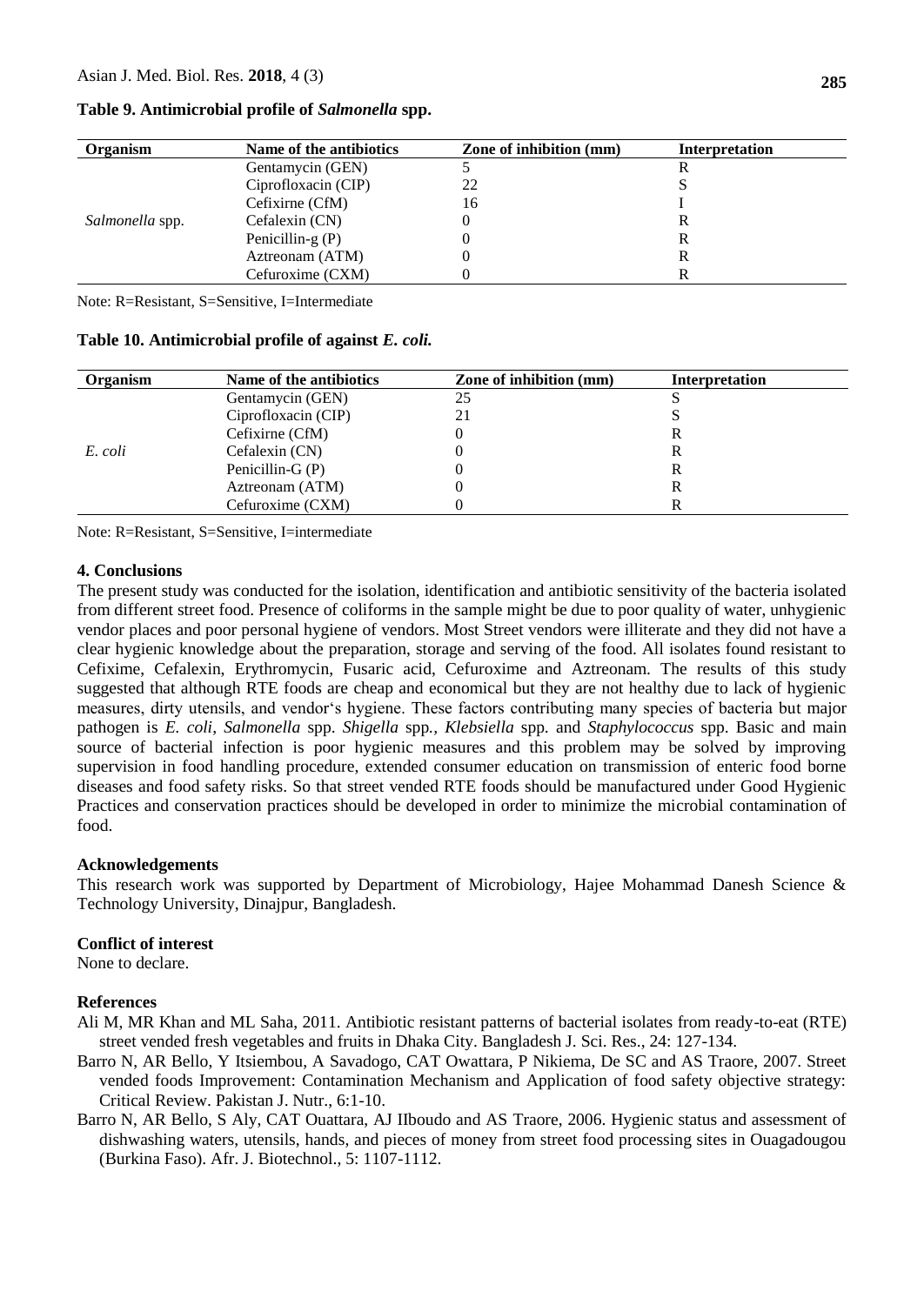- Bereda T, Y Emerie, M Reta and H Asfaw, 2016. Microbiological Safety of Street Vended Foods in Jigjiga City, Eastern Ethiopia. Ethiop J. Health Sci., 26: 161.
- Bhowmik, 2010. Street Vendors in the Global Urban Economy, Routledge: Taylor & Francis, New Delhi, India.
- Bryan FL, SC Michanie, P Alvarez and A Paniagua, 1988. Critical control points of street. vended foods in the Dominican Republic. J. Food Prot., 51: 373-383.
- Buxton A and G Fraser, 1977. Animal Microbiology. Vol. 1. Blackwell Scientific Publications, Oxford, London, Edinburg, Melbourne. 15: 177-183.
- Cappuccino N and D Carpenter, 2005. Invasive exotic plants suffer less herbivory than non-invasive exotic plants. Biol. Lett., 1: 435–438.
- Cheesbrough M, 1985. Medical laboratory manual for tropical countries. Istedition. Microbiology. English Language Book Society, London. pp. 400-480.
- Das M, CC Rath and UB Mohapatra, 2011. Bacteriology of a most popular street food (Panipuri) and inhibitory effect of essential oils on bacterial growth. J. Food Sci. Technol., 49: 564-571.
- Dawson RJ and C Canet, 1991. International activities in street foods. J. Food Control, 2: 135-139.
- FAO and WHO, 2005. Informal food distribution sector in Africa (street foods): Importance and challenges. Proceedings of the FAO/WHO Regional Conference on Food Safety for Africa, October 3-6, 2005, Harare, Zimbabwe.
- FAO, 2007. The informal food sector" http://www.informalfood.unibo.it 2007-11-23
- FAO, 2012. The State of Food Insecurity in the World. http://www. fao.org/docrep/016/i3027e/ i3027e00.htm.
- Garode AM and SM Waghode, 2012. Bacteriological status of street-vended foods and public health significance: A case study of Buldana District, MS, India. ISCA J. Biol. Sci., 1: 69-71.
- Hasan M, SML Kabir, T Rahman and YA Sarker, 2018. Bacteriological quality assessment of buffalo meat collected from different districts of Bangladesh with particular emphasis on the molecular detection and antimicrobial resistance of the isolated Salmonella species. Asian Australas. J. Food Saf. Secur., 2: 12-20.
- Hassan MS, SML Kabir, YA Sarker and T Rahman, 2018. Bacteriological assessment of tap water collected from different markets of Mymensingh, Gazipur and Sherpur districts of Bangladesh with special focus on the molecular detection and antimicrobial resistance of the isolated Escher. Asian Australas J. Food Saf. Secur., 2: 21–8.
- Islam S, N Nasrin, F Rizwan, L Nahar, A Bhowmik, SA Esha, KA Talukder, M Akter, A Roy and M Ahmed, 2015. Microbial contamination of street vended foods from a university campus in Bangladesh. Southeast Asian J. Trop. Med. Public Health, 46: 480-485.
- Khairuzzaman M, FM Chowdhury, S Zaman, AA Mamun and ML Bari, 2014. Food safety challenges towards safe, healthy and nutritious street foods in Bangladesh. Int. J. Food Sci., Article ID 483519, 9 pages.
- Latham MC, 1997. Human nutrition in tropical Africa. FAO, Rome. pp. 329-437.
- Lues JFR, MR Rasephei, P Venter and MM Theron, 2006. Assessing food safety and associated food handling practices in street food vending. Int. J. Environ. Health Res., 16: 319-328.
- Mamun MA, MM Rahman and TC Turin, 2013. Microbiological quality of selected street food items vended by school based street food vendors in Dhaka, Bangladesh. Int. J. Food Microbiol., 166: 413-418.
- Merchant LA and RA Packer, 1967.Veterinary Bacteriology and Virology. Seventhedi. The Iowa University Press, Ames, Iowa USA. 286-306.
- Moy G, A Hazzard and F Kiiferstein, 1997. Improving the safety of street-vended food. World Health Status, 50: 124-131.
- Muleta D and M Ashenafi, 2001. Bacteriological profile and holding temperatures of street-vended foods from Addis Ababa. Int. J. Environ. Health Res., 1: 95105.
- Muzaffar AT, I Huq and BA Moreik, 2009. Entrepreneurs of the streets: An analytical work on the street food vendors of Dhaka city. Int. J. Busi. Manag., 4: 80-88.
- Olaitan JO, OB Shittu and AA Akinliba, 2011. Antibiotic resistance of enteric bacteria isolated from duck droppings. J. Appl. Biosci., 45: 3008-3018.
- Rane S, 2011. Street Vended Food in Developing World: Hazard Analyses. Indian J. Microbiol., 51: 100-106.
- Rath CC and S Patra, 2012. Bacteriological quality assessment of selected street foods and antibacterial action of essential oils against food borne pathogens. Int. J. Food Safety, 14: 5-10.
- Schmidt R, MG Ren'ee, L Douglas, Archer and RS Keith, 2003. General Overview of the Causative Agents of Food bomeIllness, This document is FSHNO33, one of a series of the Food Science and Human Nutrition Department, Florida Cooperative Extension Service, WAS, University of Florida.
- Sharma A, H Bhardwaj and I Ravi, 2015. Microbiological analysis of street vended food in West Delhi. Indian J. Appl. Res., 5: 291-294.